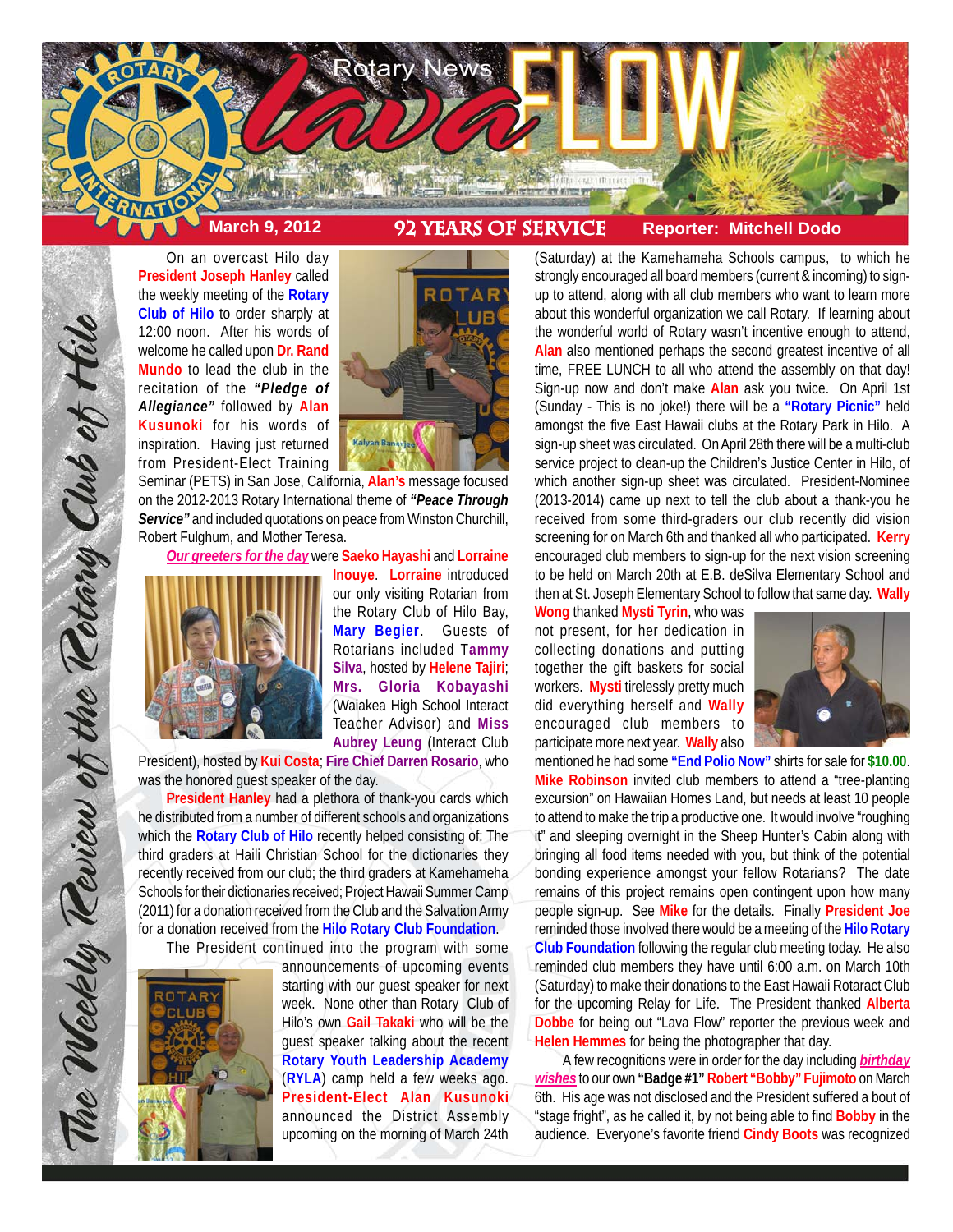### *Birthdays:*

**Bob Fujimoto** March 6 **Helene Tajiri** March 25

## *Club Anniversary:*

**Cindy Boots** March 7 **Tom Brown** March 17 **Naomi Menor** March 18 **Laurie Ball** March 18 **Theresa English** March 18 **Chris Tamm** March 24 **Helene Tajiri** March 25 **Gail Takaki** March 28 **Doug Arnott** March 30

### *Wedding Anniversary:*

**Sam & Sandra Wallis** March 1 **John & Kamali McElvaney** March 19 **Jerry & Sandy Watanabe March 19 Helene & Harvey Tajiri** March 23 **Akira & Emiko Watanabe** March 25 **Doug & Mary Espejo** March 29

### *Announcements:*

**Fri. March 16 Gail Takaki(RYLA)**

**Tues. March 20 Keiki Vision Testing @ E.B. deSilva & St. Joseph Elementary**

**Fri. March 23 Club Assembly**

**Sat March 24 East Hi District Assembly Kamehameha School 8:00 am to 2:00 pm**

**Sun. April 1 East Hi Rotary Picnic**

| <b>Joseph Hanley</b>                                 |
|------------------------------------------------------|
| Alan Kusunoki                                        |
| Vice President<br><b>Alberta Dobbe</b>               |
| <b>Immediate Past President  Stewart Hussey</b>      |
| <b>Richard Johnson</b>                               |
| <b>William Dolan</b>                                 |
| <b>Chris Tamm</b>                                    |
| <b>Kerry Glass</b>                                   |
| <b>Mitchell Dodo</b>                                 |
| <b>Director - Rotary Foundations  Susan Munro</b>    |
| Director - Membership  James Cheney                  |
| Director - Public relations  Robert Hanley           |
| <b>Steve Yoshida</b>                                 |
| <b>Wallace Wong</b>                                  |
| <b>John McVickar</b>                                 |
| New Generations  Rand Mundo                          |
|                                                      |
| The Rotary Foundation  Susan Munro                   |
| <b>Hawaii Rotary Youth Foundation  Mitchell Dodo</b> |
|                                                      |

for a club anniversary of 15 years on March 7th. **Cindy** was introduced to the club by **Ed Hara** and was **\$50.00** happy to the **Hawaii Rotary Youth Foundation** in honor of the event. There were no wedding anniversaries for this week.

**Dr. Rand Mundo** came up to the microphone and told the club about the **Waiakea High School Interact Club** and their recent trip to Oahu for the Interact Convention. He started to read a thankyou note written by Interact Club President **Aubrey Leung**, but figured he might as well call the real deal up to the podium to speak herself. **Aubrey**



and **Mrs. Gloria Kobayashi** came up and gave us the details of the convention which included a total of 16 Interact Clubs attending. Kealakehe High School's Interact Club took home the honors of being the top club in the state with 150 members and four teacher advisors. However, as we learned, the Interact Club at Kealakehe High School is the only service club students can join at their school, hence their large size, while Waiakea High School students have three service clubs to choose from and our Interact Club is not too shabby being 70 members strong. Our club also took home one of four District 5000 Citations for being an **outstanding Interact Club** and **Gloria Kobayashi** went home with the **"Outstanding Advisor of the Year"** award. **Kui Costa** was awarded an **honorable mention** for being an outstanding Rotary advisor and **Ed Hara** was deemed the "official photographer" for the entire convention. Congratulations to all!

*Happy Dollars* started off with **Mary Begier** inviting everyone to the Rotary Club of Hilo Bay's St. Patrick's Day social on the evening of, of course, St. Patrick's Day (March 17th - Saturday) at the YMCA in Hilo. A mere **\$25.00** will get you in the door and if the Corned Beef and Cabbage and allyou-can drink beer was not enough to get you to go, the "dessert auction" is sure to get you off your chair to attend. **Mary** and her **\$5.00** Happy Dollars welcomes you to attend! **Doug Arnott** was also **\$5.00** happy for hearing the quotations on peace **Alan Kusunoki** recited at the start of the meeting which made him think about the reflecting pool in front of the local Korean War Memorial and an inscription on it which relates to **Alan's** theme of peace. **Doug** was also happy for the progress being made with the students in Ka'u and informed the club of the financial needs of the high school's

Robotics team to which he encouraged other members to donate in addition to the **\$500.00** donation he was making. **Alberta Dobbe** gave **\$5.00** for her error of not recognizing **Kerry Glass** and **Susan Munro** in her "Lava Flow" report last week for their attendance at the early 7:00 a.m. dedication ceremony of the Hilo Medical Center River Cottage, of which the community, including Rotary Club of Hilo members, helped to restore to allow the Rural Residency Physician program to house visiting doctors there. **Alberta** was also happy **Alan Kusunoki** taught her the correct spelling of the word **"Rotaract"**. Not "Rotoract", as she formerly thought it to be spelled. **Cindy Boots** was **\$5.00** for **Mysti Tyrin** speaking about the small town in California she grew up in which reminded **Cindy** of her youth in the small town of Kaukauna, Wisconsin with a population of 10,000 residents. **Cindy** mentioned how she recently watched a TV show in which the winner of a "bag-off" contest was from Kaukauna won \$10,000 in the finals of a competition held in Las Vegas, Nevada. The winner was then featured on the "David Letterman Show" where she competed against Dave in a bag-off contest on the show. **Gail Takaki** was **\$5.00** happy to thank **Doug Arnott** for his continued efforts in revitalizing the District of Ka'u, and towns of Naalehu especially spreading the good word of Rotary to the students of Ka'u High School in Pahala, where they have recently started their own Interact Club. **Chris Tamm** was **\$5.00** happy that he recently bumped into **Ted Dixon** at the Ace Hardware store in Hilo where upon paying at the register **Chris** was able to convince the cashier to check the ID of **Ted**, who was behind him, to insure his check was good. **Wally Wong** was **\$20.00** happy for the those members of the Club who participated in the recent American Heart Association Heart Walk. He mentioned our club members raised **\$1726.00** towards the event. **Yoko Hayano** was **\$10.00** happy her son **Hajime** had attended the **RYLA** Camp and had an enjoyable time. **Yoko** was also happy to see **Aubrey Leung** at the meeting and directed her **\$10.00** donation to the **Hawaii Rotary Youth Foundation**. **President Joe** was **\$20.00** happy he was able speak with his son, who is currently



**Reach Within to Embrace Humanity**